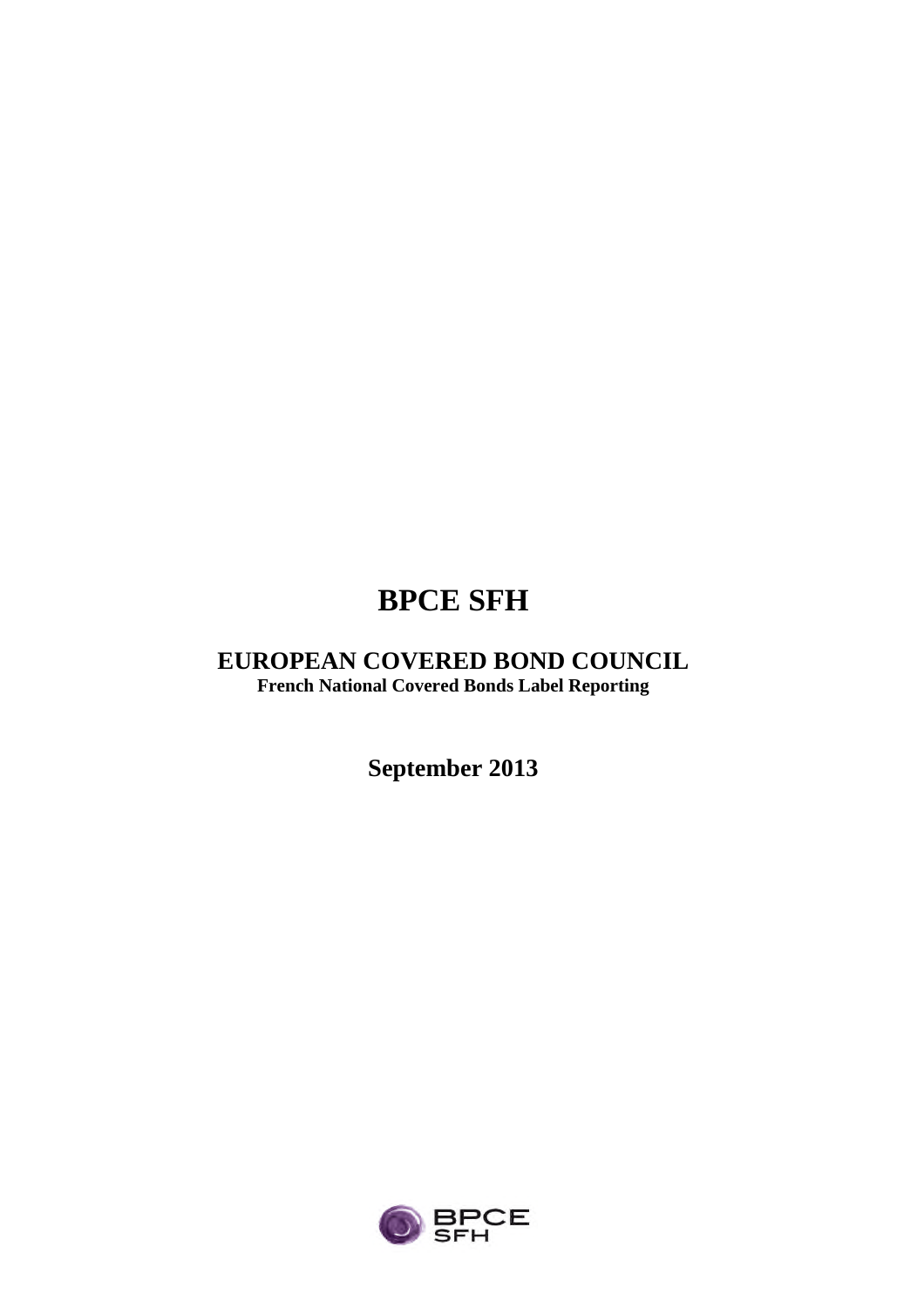**CB ISSUER** BPCE SFH<br>porting date 30/09/2013

**Reporting date** 30/09/2013 (dd/mm/yyyy)

### 1 **GROUP LEVEL INFORMATION AND SENIOR UNSECURED RATINGS**

| . .<br>. | $\sqrt{ }$<br><b>UIUU</b>                      | <b>BPCE</b>                  |
|----------|------------------------------------------------|------------------------------|
|          | iroup parent company                           | <b>BPCE</b>                  |
|          | roup consolidated financial information (link) | <b>-Tinanciere</b><br>нканог |

| 1 ^<br>ے. ا |                                                |               | Ratino         | <b>Rating Watch</b> | <b>Outlook</b> |
|-------------|------------------------------------------------|---------------|----------------|---------------------|----------------|
|             | Senior unsecured rating (group parent company) | <b>IFitch</b> |                |                     | Stable         |
|             |                                                | Moody's       | A <sub>2</sub> |                     | Stable         |
|             |                                                | IS&P          |                |                     | Négative       |

| 10<br>ن. ا |                                               |                 | Rating    | Rating watch | <b>Outlook</b> |
|------------|-----------------------------------------------|-----------------|-----------|--------------|----------------|
|            | Covered bond issuer rating (senior unsecured) | <b>Fitch</b>    | <b>NA</b> |              |                |
|            |                                               | Moody's         | <b>NA</b> |              |                |
|            |                                               | <b>IS&amp;P</b> | <b>NA</b> |              |                |

| 1.4 Core tier 1 ratio (%) (group parent company) | 10,40%     |
|--------------------------------------------------|------------|
| as of                                            | 30/06/2013 |

### 2 **COVERED BOND ISSUER OVERVIEW**

### 2.1 **Covered bond issuer**

| Name of the covered bond issuer           | <b>IBPCE SFH</b>                                               |
|-------------------------------------------|----------------------------------------------------------------|
| Country in which the issuer is based      | <b>IFRANCE</b>                                                 |
| Financial information (link)              | http://www.bpce.fr/communication-financiere/dette/bpce-sfh     |
|                                           |                                                                |
| Information on the legal framework (link) | http://www.ecbc.eu/framework/90/Obligations à l%27Habitat - OH |
| UCITS compliant $(Y/N)$ ?                 |                                                                |
| $CRD$ compliant $(Y/N)$ ?                 | N                                                              |

#### 2.2 **Covered bonds and cover pool**

|               |                           | Total       | of which eligible     |
|---------------|---------------------------|-------------|-----------------------|
|               |                           |             | to central bank repo- |
|               |                           | outstanding | operations            |
| Cover pool    | Public sector exposures   |             |                       |
|               | Commercial assets         |             |                       |
|               | <b>Residential assets</b> | 22 140      |                       |
|               | Substitute assets         |             |                       |
|               | Total                     | 22 140      |                       |
|               |                           |             |                       |
| Covered bonds |                           | 15829       |                       |

#### 2.3 **Overcollateralisation ratios**

|                          | minimum (%) | current (%) |
|--------------------------|-------------|-------------|
| Legal ("coverage ratio") | 102.0%      | 129.3%      |
| Contractual (ACT)        | 100.0%      | 116.5%      |
| other                    |             |             |

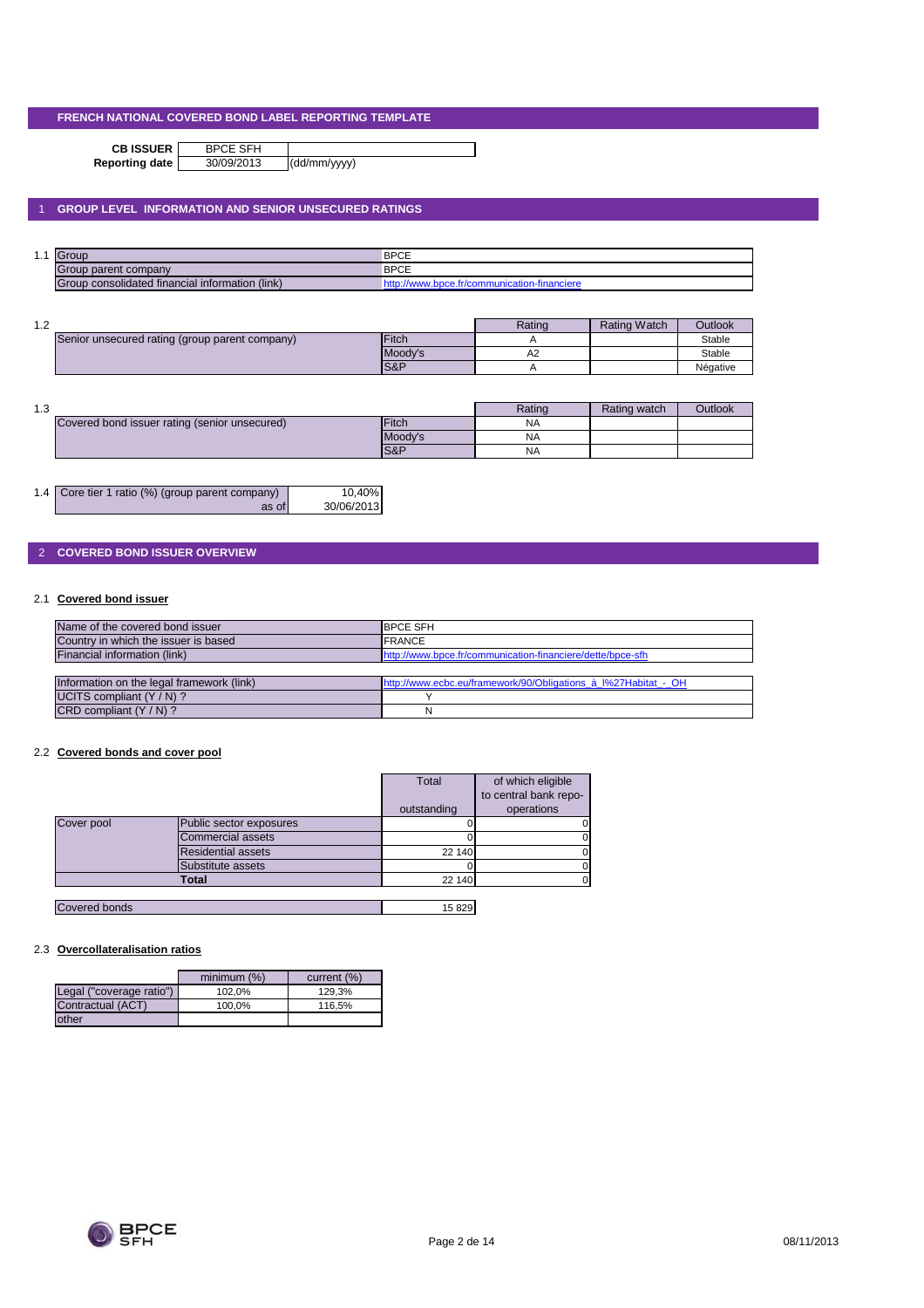### 2.4 **Covered bonds ratings**

|                      |         | Rating | <b>Rating Watch</b> | Outlook |
|----------------------|---------|--------|---------------------|---------|
| Covered bonds rating | Fitch   |        |                     |         |
|                      | Moody's | Aaa    |                     | Stable  |
|                      | S&P     | AAA    |                     | Stable  |

#### 2.5 **Liabilities of the covered bond issuer**

| <b>LIABILITIES</b>                          | Outstanding |
|---------------------------------------------|-------------|
| Equity                                      | 600         |
| Subordinated debt                           |             |
| Other non privileged liabilities            |             |
| Total equity and non privileged liabilities | 600         |
| Covered bonds                               | 15829       |
| Other privileged liabilities                |             |
| <b>Total privileged liabilities</b>         | 15829       |
| <b>TOTAL</b>                                | 16 4 29     |

### 3 **ALM OF THE COVERED BOND ISSUER**

### 3.1 **WAL (weighted average life) of cover pool and covered bonds**

|                             | Expected | Contractual | explanations (CPR rate<br>used etc) |
|-----------------------------|----------|-------------|-------------------------------------|
| Public sector               | 0, 0     | 0,0         |                                     |
| <b>Residential</b>          | 6,9      | 8,7         | 4,00%                               |
| Commercial                  | 0,0      | 0,0         |                                     |
| Substitute assets           | 0,0      | 0,0         |                                     |
| WAL of cover pool           | 6,9      | 8,          |                                     |
|                             |          |             |                                     |
| <b>WAL of covered bonds</b> | 5,8      | 5,8         |                                     |

### 3.2 **Expected maturity structure of cover pool and covered bonds**

|                                           | $0 - 1Y$<br>(years) | $-2Y$   | $2 - 3Y$ | $3 - 4Y$ | $4 - 5Y$ | $5 - 10Y$ | $10+Y$ |
|-------------------------------------------|---------------------|---------|----------|----------|----------|-----------|--------|
| Public sector                             |                     |         |          |          |          |           |        |
| <b>Residential</b>                        | 2 2 8 1             | 2 2 6 9 | 2 0 5 7  | 864      | 1694     | 6 2 7 4   | 5702   |
| Commercial                                |                     |         |          |          |          |           |        |
| Substitute assets                         |                     |         |          |          |          |           |        |
| <b>Expected maturity of cover pool</b>    | 2 2 8 1             | 2 2 6 9 | 2057     | 864      | 1 694    | 6 2 7 4   | 5702   |
|                                           |                     |         |          |          |          |           |        |
| <b>Expected maturity of covered bonds</b> | 54 <sub>1</sub>     | 20      | 2913     | 620      | 2 140    | 8 1 8 2   | 901    |

#### 3.3 **Contractual maturity structure of cover pool and covered bonds**

|                                    | $0 - 1Y$ | $-2Y$     | $2 - 3Y$ | $3 - 4Y$ | $4 - 5Y$ | $5 - 10Y$ | $10 + Y$ |
|------------------------------------|----------|-----------|----------|----------|----------|-----------|----------|
| Public sector                      |          |           |          |          |          |           |          |
| <b>Residential</b>                 | 660      | 589       | 1518     | 453      | 397      | 6 0 6 5   | 8459     |
| Commercial                         |          |           |          |          |          |           |          |
| Substitute assets                  |          |           |          |          |          |           |          |
| Contractual maturity of cover pool | 1 660 I  | 589       | 1518     | 453      | 397      | 6 0 6 5   | 8 4 5 9  |
|                                    |          |           |          |          |          |           |          |
| Contractual maturity of cov. bonds | 54       | 20        | 2913     | 620      | 2 140    | 8 1 8 2   | 901      |
| of which hard bullet               | 54       | <b>20</b> | 2913     | 620      | 2 140    | 8 1 8 2   | 901      |
| of which soft bullet               |          |           |          |          |          |           |          |



 $\overline{\phantom{a}}$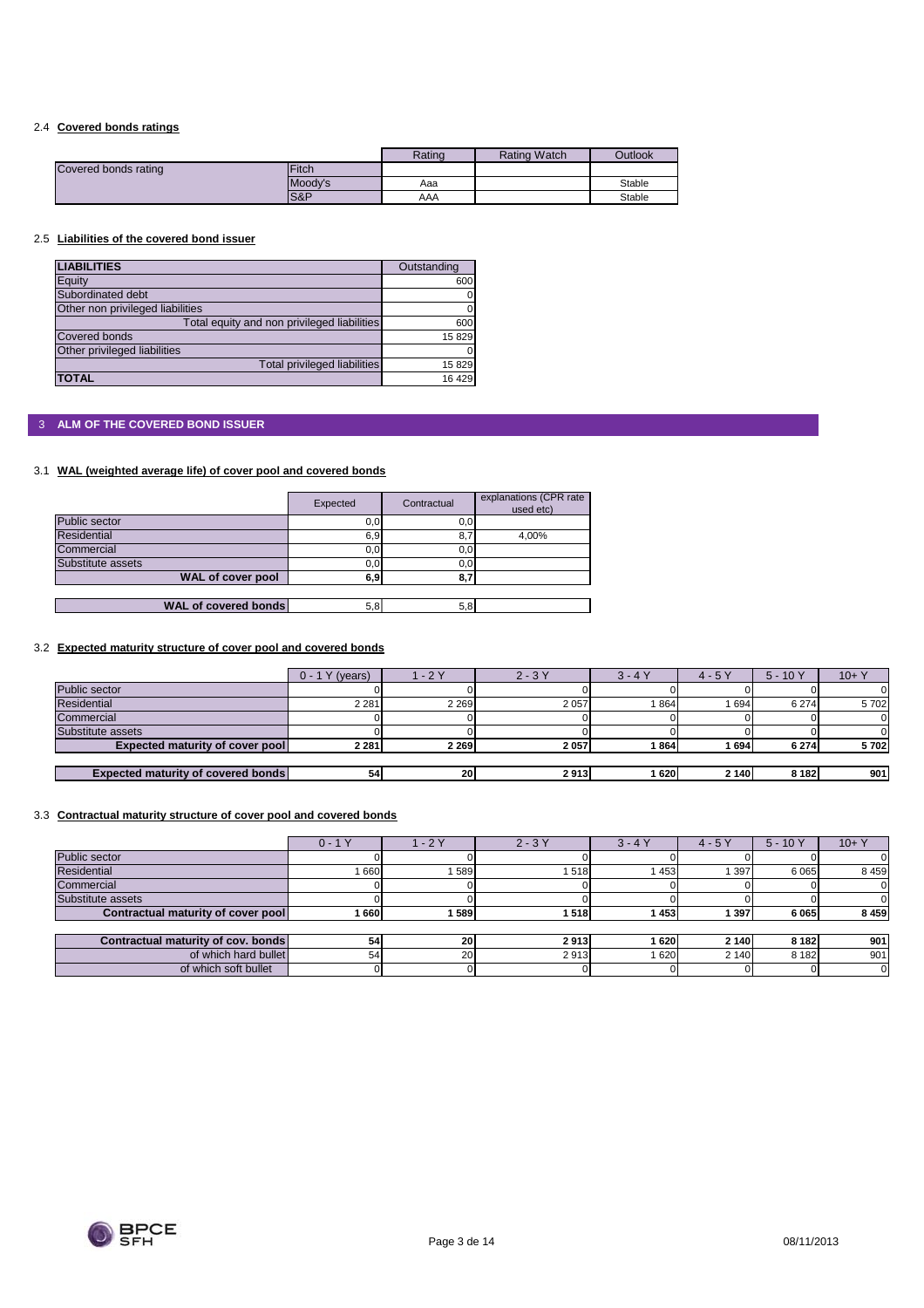### 3.4 **Interest rate and currency risks**

|                      | <b>Interest rate risk</b><br>strategy, limits, counterparties etc (if applicable)                                                                                                                                                                                                                                                                                                                                                                                                                                                                                                                                                                                                                                                                                                                                                                                                                                                                                                                                                                                                                                                                                                                                                                                                                                                                                                                                                                                                                                                                                                                                                                                                                                                                                                                                                                                                                                                                                                                                                                                                                                                                                                                                                                                                                                                                      |            |                                                                                                                                                                                                                                                                                                                                                                                                                                                                                                                                                                                                                                                                                                                                                       |  |
|----------------------|--------------------------------------------------------------------------------------------------------------------------------------------------------------------------------------------------------------------------------------------------------------------------------------------------------------------------------------------------------------------------------------------------------------------------------------------------------------------------------------------------------------------------------------------------------------------------------------------------------------------------------------------------------------------------------------------------------------------------------------------------------------------------------------------------------------------------------------------------------------------------------------------------------------------------------------------------------------------------------------------------------------------------------------------------------------------------------------------------------------------------------------------------------------------------------------------------------------------------------------------------------------------------------------------------------------------------------------------------------------------------------------------------------------------------------------------------------------------------------------------------------------------------------------------------------------------------------------------------------------------------------------------------------------------------------------------------------------------------------------------------------------------------------------------------------------------------------------------------------------------------------------------------------------------------------------------------------------------------------------------------------------------------------------------------------------------------------------------------------------------------------------------------------------------------------------------------------------------------------------------------------------------------------------------------------------------------------------------------------|------------|-------------------------------------------------------------------------------------------------------------------------------------------------------------------------------------------------------------------------------------------------------------------------------------------------------------------------------------------------------------------------------------------------------------------------------------------------------------------------------------------------------------------------------------------------------------------------------------------------------------------------------------------------------------------------------------------------------------------------------------------------------|--|
|                      |                                                                                                                                                                                                                                                                                                                                                                                                                                                                                                                                                                                                                                                                                                                                                                                                                                                                                                                                                                                                                                                                                                                                                                                                                                                                                                                                                                                                                                                                                                                                                                                                                                                                                                                                                                                                                                                                                                                                                                                                                                                                                                                                                                                                                                                                                                                                                        |            |                                                                                                                                                                                                                                                                                                                                                                                                                                                                                                                                                                                                                                                                                                                                                       |  |
|                      | The Notes issued under the Programme may be Fixed Rate Notes, Floating Rate Notes, Index Linked Notes or Zero Coupon<br>Notes. Each Series of Notes will be denominated in any Specified Currency and may be Dual Currency Notes (see "Terms<br>and Conditions of the French law Notes").<br>The proceeds from the issuance of the Notes under the Programme will be used by the Issuer to fund Borrower Loans to be<br>made available to the Borrowers under the Credit Facility. The terms and conditions regarding the calculation and the<br>payment of principal and interest under a Borrower Loan shall mirror the equivalent terms and conditions of the Notes funding<br>such Borrower Loan.<br>The Issuer is therefore not exposed to any risk of an interest rate mismatch arising between the payments received on the<br>Borrower Loans and the payments to be made under the Notes. As a consequence, in the absence of any Hedging Trigger<br>Event the Issuer will have no obligation to hedge any interest rate risk.<br>The determination of the interest rate of each Series of Notes, as specified in each applicable Final Terms, shall be made by<br>the Issuer regardless of the interest rate conditions applicable, as the case may be, to such Collateral Security Assets.<br>Before a Hedging Trigger Event occurs, the Borrowers retain any interest rate risk linked to the mismatch between the<br>Collateral Security Assets and the Borrower Loan. Thus until the occurrence of such Hedging Trigger Event, the Borrowers<br>will hedge this interest rate risks according to their usual and current strategies and practices.<br>Furthermore, before a Hedging Trigger Event occurs, and in order to enhance investors' protection and reduce interest rate<br>risk and maturity mismatch upon collateral enforcement, BPCE shall comply with the hedging management guidelines (as<br>described in "The Hedging Letter"). BPCE will ensure on each Asset Cover Test Date that:<br>1. The amount of interest to be received under the Collateral Security Assets shall exceed the amount of interest to be<br>paid under the Notes: and<br>2. The difference between the weighted average life of the Collateral Security Assets and the weighted average life of the<br>outstanding Notes shall not exceed 2 years. |            |                                                                                                                                                                                                                                                                                                                                                                                                                                                                                                                                                                                                                                                                                                                                                       |  |
|                      | Nominal                                                                                                                                                                                                                                                                                                                                                                                                                                                                                                                                                                                                                                                                                                                                                                                                                                                                                                                                                                                                                                                                                                                                                                                                                                                                                                                                                                                                                                                                                                                                                                                                                                                                                                                                                                                                                                                                                                                                                                                                                                                                                                                                                                                                                                                                                                                                                | <b>WAL</b> |                                                                                                                                                                                                                                                                                                                                                                                                                                                                                                                                                                                                                                                                                                                                                       |  |
| Internal             |                                                                                                                                                                                                                                                                                                                                                                                                                                                                                                                                                                                                                                                                                                                                                                                                                                                                                                                                                                                                                                                                                                                                                                                                                                                                                                                                                                                                                                                                                                                                                                                                                                                                                                                                                                                                                                                                                                                                                                                                                                                                                                                                                                                                                                                                                                                                                        |            |                                                                                                                                                                                                                                                                                                                                                                                                                                                                                                                                                                                                                                                                                                                                                       |  |
| External             |                                                                                                                                                                                                                                                                                                                                                                                                                                                                                                                                                                                                                                                                                                                                                                                                                                                                                                                                                                                                                                                                                                                                                                                                                                                                                                                                                                                                                                                                                                                                                                                                                                                                                                                                                                                                                                                                                                                                                                                                                                                                                                                                                                                                                                                                                                                                                        |            |                                                                                                                                                                                                                                                                                                                                                                                                                                                                                                                                                                                                                                                                                                                                                       |  |
| <b>Currency risk</b> |                                                                                                                                                                                                                                                                                                                                                                                                                                                                                                                                                                                                                                                                                                                                                                                                                                                                                                                                                                                                                                                                                                                                                                                                                                                                                                                                                                                                                                                                                                                                                                                                                                                                                                                                                                                                                                                                                                                                                                                                                                                                                                                                                                                                                                                                                                                                                        |            |                                                                                                                                                                                                                                                                                                                                                                                                                                                                                                                                                                                                                                                                                                                                                       |  |
|                      |                                                                                                                                                                                                                                                                                                                                                                                                                                                                                                                                                                                                                                                                                                                                                                                                                                                                                                                                                                                                                                                                                                                                                                                                                                                                                                                                                                                                                                                                                                                                                                                                                                                                                                                                                                                                                                                                                                                                                                                                                                                                                                                                                                                                                                                                                                                                                        |            | The Borrower Loan and the Notes funding such Borrower Loan may be denominated in different currencies. In order to hedge<br>the risk resulting from that currency mismatch, under the Hedging Approved From Letter, BPCE SFH has undertaken, and<br>BPCE (acting in capacity as Administrative Agent and Management and Recovery Agent), has acknowledged and agreed,<br>that if, on any proposed Utilisation Date, the relevant Borrower Loans and the corresponding Notes are denominated in<br>different currencies, BPCE SFH shall enter into the necessary currency hedging transaction(s) with an Eligible Hedging<br>Provider, on or before the issuance of the relevant Notes and granting of the relevant Borrower Loan (the Pre-Enforcement |  |
|                      | BPCE SFH to the relevant Borrower.                                                                                                                                                                                                                                                                                                                                                                                                                                                                                                                                                                                                                                                                                                                                                                                                                                                                                                                                                                                                                                                                                                                                                                                                                                                                                                                                                                                                                                                                                                                                                                                                                                                                                                                                                                                                                                                                                                                                                                                                                                                                                                                                                                                                                                                                                                                     |            | Currency Hedging Transaction(s)). Pursuant to the Credit Facility and Collateral Framework Agreement, BPCE SFH has<br>undertaken in favour of the Borrowers to use commercially reasonable efforts for that purpose, provided that if BPCE SFH<br>does not find any such Eligible Hedging Provider agreeing to enter into such Pre-Enforcement Currency Hedging<br>Transaction(s), the corresponding Notes shall not be issued and the relevant Borrower Loan shall not be made available by                                                                                                                                                                                                                                                          |  |
| Internal             | Nominal                                                                                                                                                                                                                                                                                                                                                                                                                                                                                                                                                                                                                                                                                                                                                                                                                                                                                                                                                                                                                                                                                                                                                                                                                                                                                                                                                                                                                                                                                                                                                                                                                                                                                                                                                                                                                                                                                                                                                                                                                                                                                                                                                                                                                                                                                                                                                | <b>WAL</b> |                                                                                                                                                                                                                                                                                                                                                                                                                                                                                                                                                                                                                                                                                                                                                       |  |

### 3.5 **Liquid assets**

|                                  |                     | Outstanding<br>nominal |  |
|----------------------------------|---------------------|------------------------|--|
| <b>ECB eligible internal ABS</b> |                     |                        |  |
| <b>ECB eligible external ABS</b> |                     |                        |  |
| ECB eligible public exposures    |                     |                        |  |
| Substitute assets                | <b>ECB</b> eligible | 395                    |  |
|                                  | Other               | 205                    |  |
| <b>Total liquid assets</b>       |                     | 600                    |  |
| % liquid assets / covered bonds  |                     | 3,8%                   |  |

| <b>Liquidity support</b>            | comments |
|-------------------------------------|----------|
| % liquidity support / covered bonds |          |

### 3.6 **Substitution assets**

|              | Outstanding | <b>WAL</b> |
|--------------|-------------|------------|
| AAA to AA-   | 395         | 5.7        |
| $A+$ to $A-$ |             |            |
| Below A-     |             |            |
| <b>Total</b> |             |            |

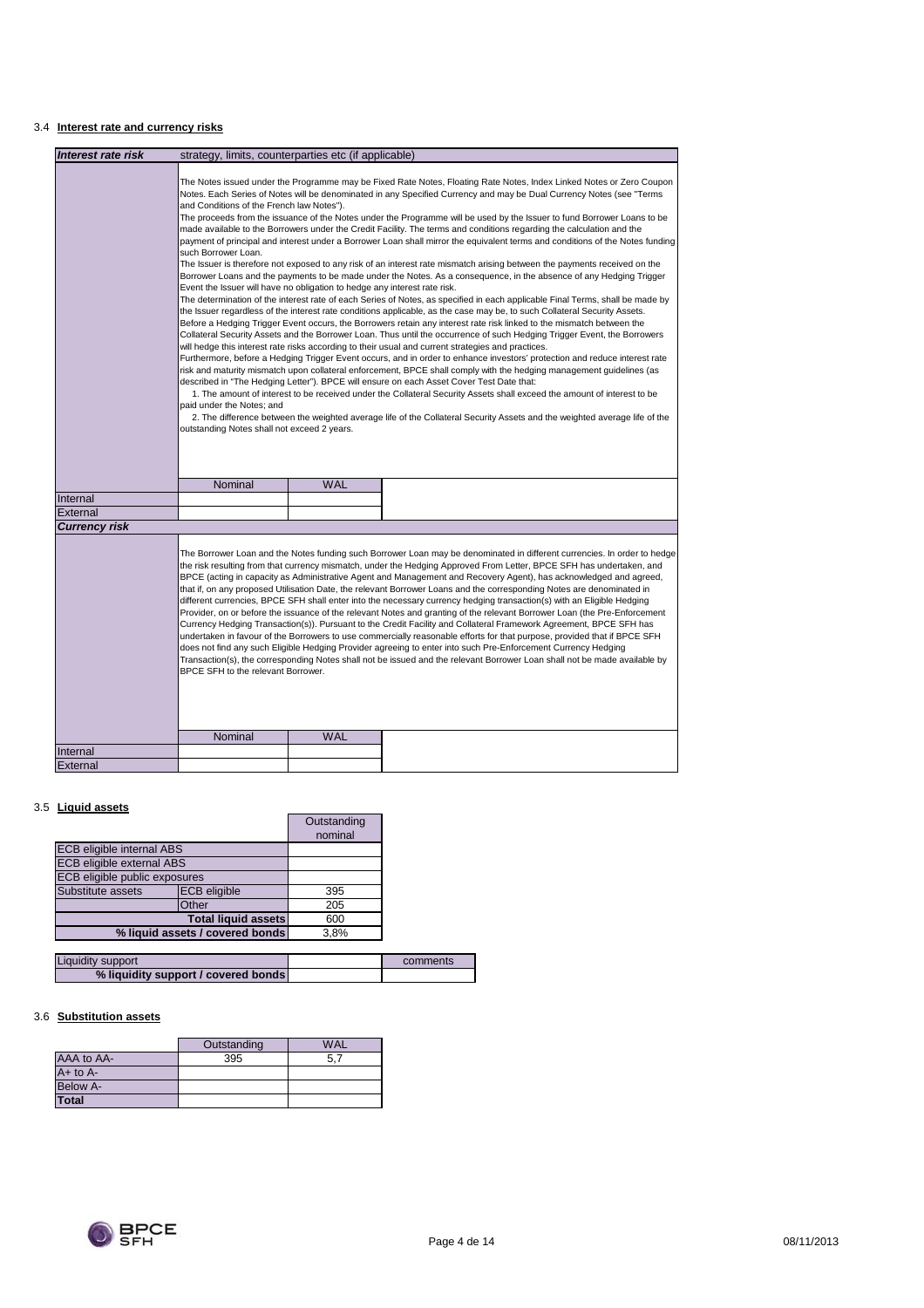**CB ISSUER** BPCE SFH<br>porting date 30/09/2013 **Reporting date** 

4 **RESIDENTIAL COVER POOL DATA**

4.1 **Arrears and defaulted loans outstanding (excluding external MBS)**

|             | % of outstanding<br>residential assets |
|-------------|----------------------------------------|
| Current     | 100,00%                                |
|             |                                        |
| Arrears     | 0,00%                                  |
| 0-1 months  | 0,00%                                  |
| 1-2 months  | 0,00%                                  |
| 2-3 months  | 0,00%                                  |
| 3-6 months  | 0,00%                                  |
| (Defaulted) | 0.00%                                  |

### 4.2 **Arrears and defaulted loans outstanding (including external MBS)**

| Zone  | Country | $\frac{9}{6}$ |
|-------|---------|---------------|
| EU    | France  | 0,00%         |
| other | other   | 0,00%         |
|       |         | 0,00%         |

#### 4.3 **Regional breakdown of assets (excluding external MBS)**

| Region                         | $\frac{9}{6}$ |
|--------------------------------|---------------|
| Alsace                         | 3,05%         |
| Aquitaine                      | 5,50%         |
| Auvergne                       | 2,22%         |
| <b>Basse Normandie</b>         | 1,95%         |
| Bourgogne                      | 2,76%         |
| <b>Bretagne</b>                | 3,99%         |
| Centre                         | 2,69%         |
| Champagne-Ardennes             | 1,08%         |
| Corse                          | 0,56%         |
| DOM - TOM                      | 0.98%         |
| Franche-Comté                  | 1,86%         |
| <b>Haute Normandie</b>         | 2,68%         |
| Ile-de-France (Paris included) | 14,49%        |
| Languedoc Roussillon           | 3,95%         |
| Limousin                       | 1,02%         |
| Lorraine                       | 3,16%         |
| Midi Pyrenées                  | 6,02%         |
| Nord-Pas-de-Calais             | 4,77%         |
| Pays de Loire                  | 5,98%         |
| Picardie                       | 2,48%         |
| Poitou - Charentes             | 2,25%         |
| Provence-Alpes-Côte d'Azur     | 11,99%        |
| <b>Rhones Alpes</b>            | 11,92%        |
|                                |               |
| other                          | 0,00%         |
| No data                        | 2,64%         |

### 4.4 **Unindexed current LTV (excluding external MBS)**

| WA unindexed current LTVs (%) | 69,66% |
|-------------------------------|--------|

|                    | Category    | %      |
|--------------------|-------------|--------|
| <b>LTV</b> buckets | $0 - 40$    | 12,08% |
|                    | $40 - 50$   | 7,58%  |
|                    | $50 - 60$   | 9,84%  |
|                    | $60 - 70$   | 12,56% |
|                    | $70 - 80$   | 16,37% |
|                    | $80 - 85$   | 10,60% |
|                    | $85 - 90$   | 12,29% |
|                    | $90 - 95$   | 12,48% |
|                    | $95 - 100$  | 6,21%  |
|                    | $100 - 105$ | 0,00%  |
|                    | $105 - 110$ | 0,00%  |
|                    | $110 - 115$ | 0,00%  |
|                    | $115+$      | 0,00%  |

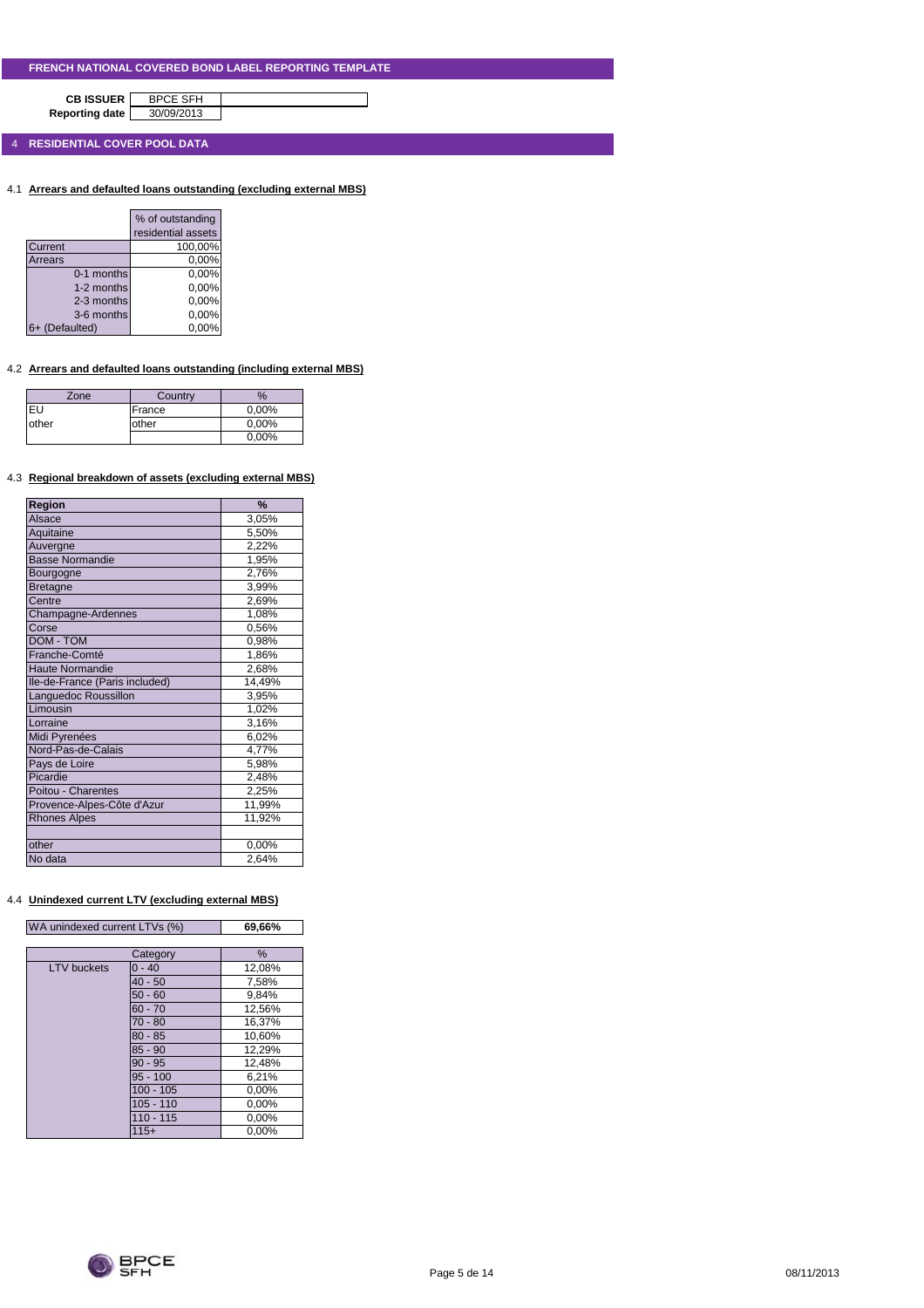#### 4.5 **Indexed current LTV (excluding external MBS)**

 $\overline{\phantom{a}}$ 

|                    | WA indexed current LTVs (%) |        |
|--------------------|-----------------------------|--------|
|                    |                             |        |
|                    | Category                    | %      |
| <b>LTV</b> buckets | $0 - 40$                    | 18,49% |
|                    | $40 - 50$                   | 8,13%  |
|                    | $50 - 60$                   | 9,28%  |
|                    | $60 - 70$                   | 11,40% |
|                    | $70 - 80$                   | 15,29% |
|                    | $80 - 85$                   | 10,03% |
|                    | $85 - 90$                   | 11,01% |
|                    | $90 - 95$                   | 9,50%  |
|                    | $95 - 100$                  | 5,65%  |
|                    | $100 - 105$                 | 1,04%  |
|                    | $105 - 110$                 | 0.16%  |
|                    | $110 - 115$                 | 0,00%  |
|                    | $115+$                      | 0.00%  |

### 4.6 **Mortgages and guarantees (excluding external MBS)**

|                                          |                 | $\%$   |
|------------------------------------------|-----------------|--------|
| 1st lien mortgage with state guaranty    |                 | 8.27%  |
| 1st lien mortgage without state guaranty |                 | 52,36% |
| <b>Total 1st lien mortgages</b>          |                 | 60,63% |
| quaranteed                               | Crédit Logement | 2,70%  |
|                                          | <b>CEGC</b>     | 36,68% |
|                                          | other           | 0,00%  |
|                                          | other           | 0,00%  |
| total quarantees                         |                 | 39,38% |

#### 4.7 **Seasoning (excluding external MBS)**

| <b>Months</b> | $\%$   |
|---------------|--------|
| 12            | 3,20%  |
| $12 - 24$     | 13.24% |
| $24 - 36$     | 20.94% |
| $36 - 60$     | 21,89% |
| >60           | 40.73% |

#### 4.8 **Loan purpose (excluding external MBS)**

|                | %        |
|----------------|----------|
| Owner occupied | 86,36%   |
| Second home    | 1.97%    |
| Buy-to-let     | 11,68%   |
| Other          | 0,00%    |
| No data        | $0.00\%$ |

### 4.9 **Principal amortisation (excluding external MBS)**

|                       | $\%$     |
|-----------------------|----------|
| Amortising            | 100,00%  |
| <b>Partial bullet</b> | 0,00%    |
| <b>Bullet</b>         | 0,00%    |
| Other                 | 0,00%    |
| No data               | $0.00\%$ |

### 4.10 **Interest rate type (excluding external MBS)**

|                       | $\%$   |
|-----------------------|--------|
| <b>Fixed for life</b> | 93,20% |
| Capped for life       | 6,19%  |
| Floating (1y or less) | 0.60%  |
| Mixed $(1y+)$         | 0,00%  |
| Other                 | 0,00%  |
| No data               | 0,00%  |

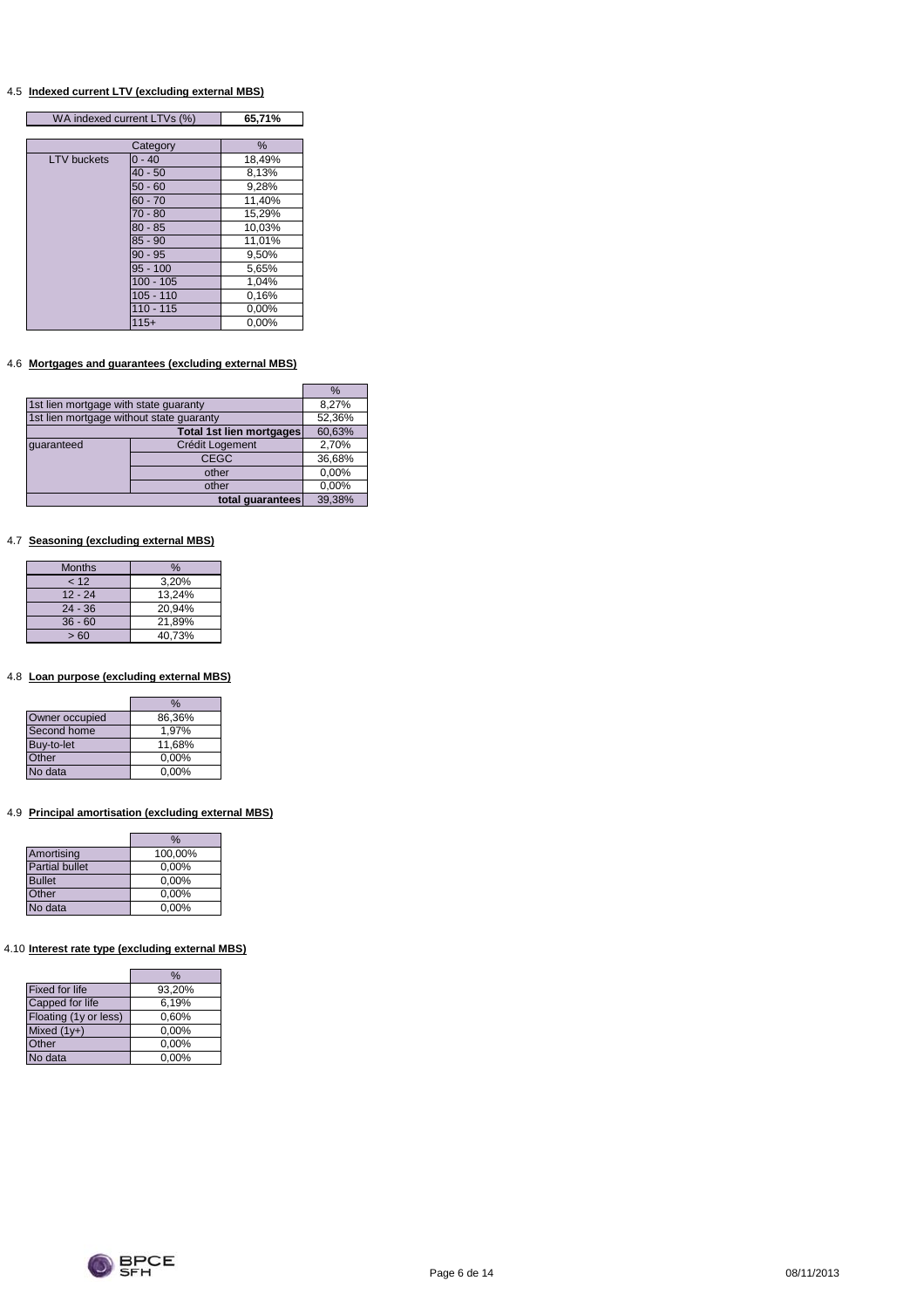### 4.11 **Borrowers (excluding external MBS)**

|                            | %      |
|----------------------------|--------|
| <b>Employees</b>           | 63,91% |
| Civil servants             | 15,54% |
| Self employed              | 13,97% |
| <b>Retired / Pensioner</b> | 2,05%  |
| Other non-working          | 4,52%  |
| No data                    | 0.00%  |

### 4.12 **Granularity and large exposures (excluding external MBS)**

| Number of loans                 | 391 467    |
|---------------------------------|------------|
| Average outstanding balance (€) | 56 556     |
|                                 |            |
|                                 | % of total |
|                                 | cover pool |
| 5 largest exposures (%)         | 0,01%      |
| 10 largest exposures (%)        | 0,02%      |
|                                 |            |

### 4.13 **Residential MBS**

|       | Inter<br>าall | nall |
|-------|---------------|------|
| nding | ບ             | .    |

| <b>Internal RMBS DETAILS</b> |             |                        |        |         |                             |                                |                   |                             |                             |              |  |
|------------------------------|-------------|------------------------|--------|---------|-----------------------------|--------------------------------|-------------------|-----------------------------|-----------------------------|--------------|--|
| Name                         | <b>ISIN</b> | Outstanding<br>balance | Rating |         | Year of<br>last<br>issuance | $\frac{9}{6}$<br>subordination | % reserve<br>fund | % credit<br>enhanceme<br>nt | Main<br>country<br>(assets) | Originator(s |  |
|                              |             |                        | Fitch  | Moody's | S&P                         |                                |                   |                             |                             |              |  |
| RMBS <sub>1</sub>            |             |                        |        |         |                             |                                |                   |                             |                             |              |  |
| RMBS <sub>2</sub>            |             |                        |        |         |                             |                                |                   |                             |                             |              |  |
| RMBS <sub>3</sub>            |             |                        |        |         |                             |                                |                   |                             |                             |              |  |
| etc                          |             |                        |        |         |                             |                                |                   |                             |                             |              |  |

### **External RMBS DETAILS**

| Name              | <b>ISIN</b> | Outstanding<br>balance |              | Rating  |     | Year of<br>last<br>issuance | Main country<br>(assets) | Originator(<br>s) |
|-------------------|-------------|------------------------|--------------|---------|-----|-----------------------------|--------------------------|-------------------|
|                   |             |                        | <b>Fitch</b> | Moody's | S&P |                             |                          |                   |
| RMBS <sub>1</sub> |             |                        |              |         |     |                             |                          |                   |
| RMBS 2            |             |                        |              |         |     |                             |                          |                   |
| RMBS 3            |             |                        |              |         |     |                             |                          |                   |
| etc               |             |                        |              |         |     |                             |                          |                   |

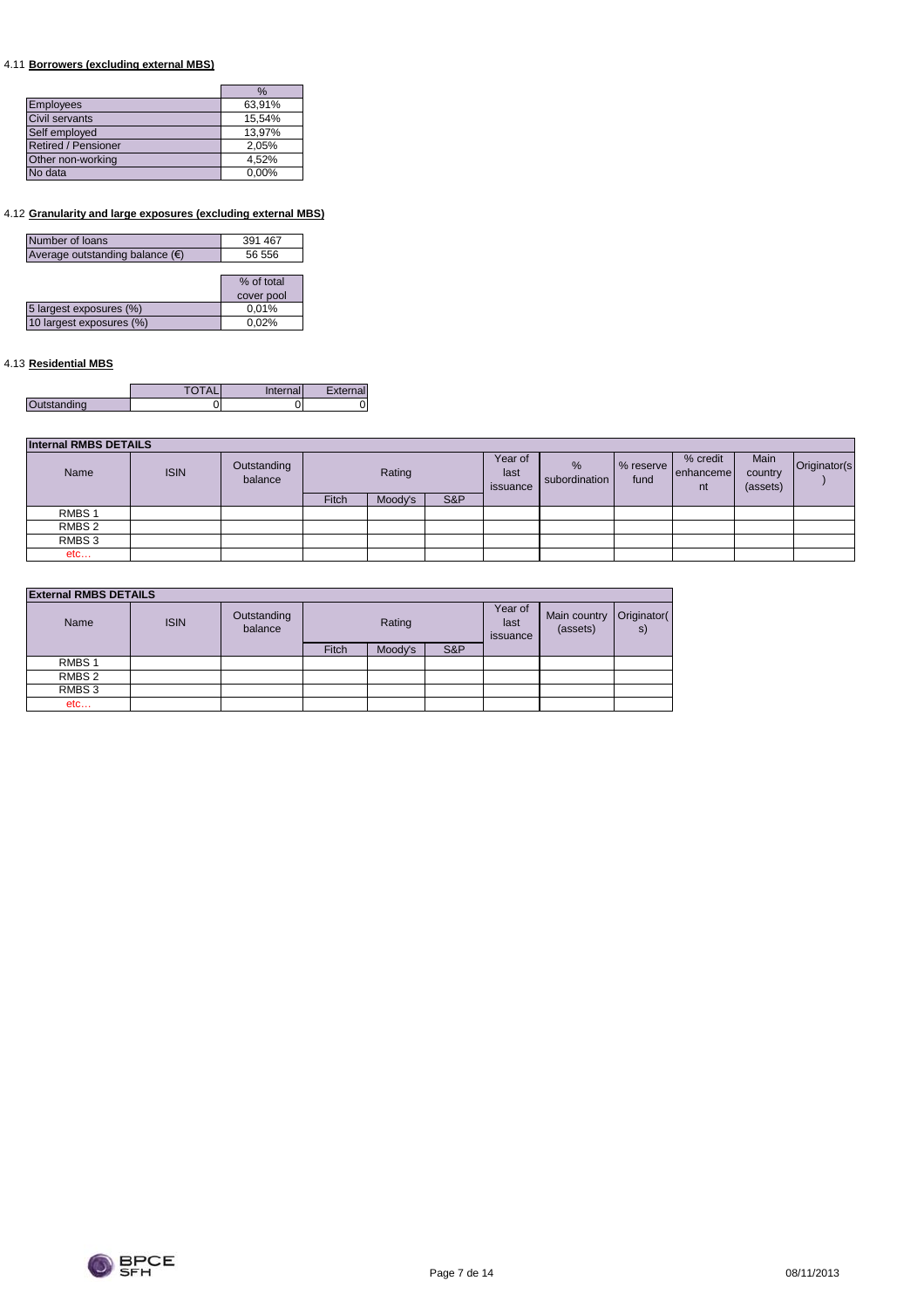| <b>CB ISSUERI</b> | <b>BPCE SFH</b> |  |
|-------------------|-----------------|--|
| Reporting date    | 30/09/2013      |  |

#### 5 **PUBLIC SECTOR COVER POOL DATA**

#### 5.1 **Arrears and defaulted loans outstanding**

|                | % of outstanding public<br>sector assets |
|----------------|------------------------------------------|
|                |                                          |
| <b>Current</b> |                                          |
| Arrears        |                                          |
| 0-1 months     |                                          |
| 1-2 months     |                                          |
| 2-3 months     |                                          |
| 3-6 months     |                                          |
| Defaulted (6+) |                                          |

#### 5.2 **Geographical distribution and type of Claim**

|                  |                        | Exposures to<br>or garanteed<br>by<br>Supranational<br>Institution | Exposures to<br>Sovereigns | Exposures<br>garanteed by<br>Sovereigns | by ECA | Exposures<br>garanteed departments<br>/ federal<br>states | Exposures<br>Exposures   to regions /   garanteed by Exposures to<br>regions /<br>departments /<br>federal states | $\mathbf{s}$ | Exposures<br>  municipalitie   garanteed by<br>municipalities | Other direct<br>public<br>exposures | Other indirect<br>public<br>exposures | <b>Total</b> | % |
|------------------|------------------------|--------------------------------------------------------------------|----------------------------|-----------------------------------------|--------|-----------------------------------------------------------|-------------------------------------------------------------------------------------------------------------------|--------------|---------------------------------------------------------------|-------------------------------------|---------------------------------------|--------------|---|
| <b>EUROPE</b>    | France                 |                                                                    |                            |                                         |        |                                                           |                                                                                                                   |              |                                                               |                                     |                                       |              |   |
|                  | other countries Europe |                                                                    |                            |                                         |        |                                                           |                                                                                                                   |              |                                                               |                                     |                                       |              |   |
|                  |                        |                                                                    |                            |                                         |        |                                                           |                                                                                                                   |              |                                                               |                                     |                                       |              |   |
| Asia             | other countries Asia   |                                                                    |                            |                                         |        |                                                           |                                                                                                                   |              |                                                               |                                     |                                       |              |   |
|                  |                        |                                                                    |                            |                                         |        |                                                           |                                                                                                                   |              |                                                               |                                     |                                       |              |   |
| other continents |                        |                                                                    |                            |                                         |        |                                                           |                                                                                                                   |              |                                                               |                                     |                                       |              |   |
| <b>Total</b>     |                        |                                                                    |                            |                                         |        |                                                           |                                                                                                                   |              |                                                               |                                     |                                       |              |   |

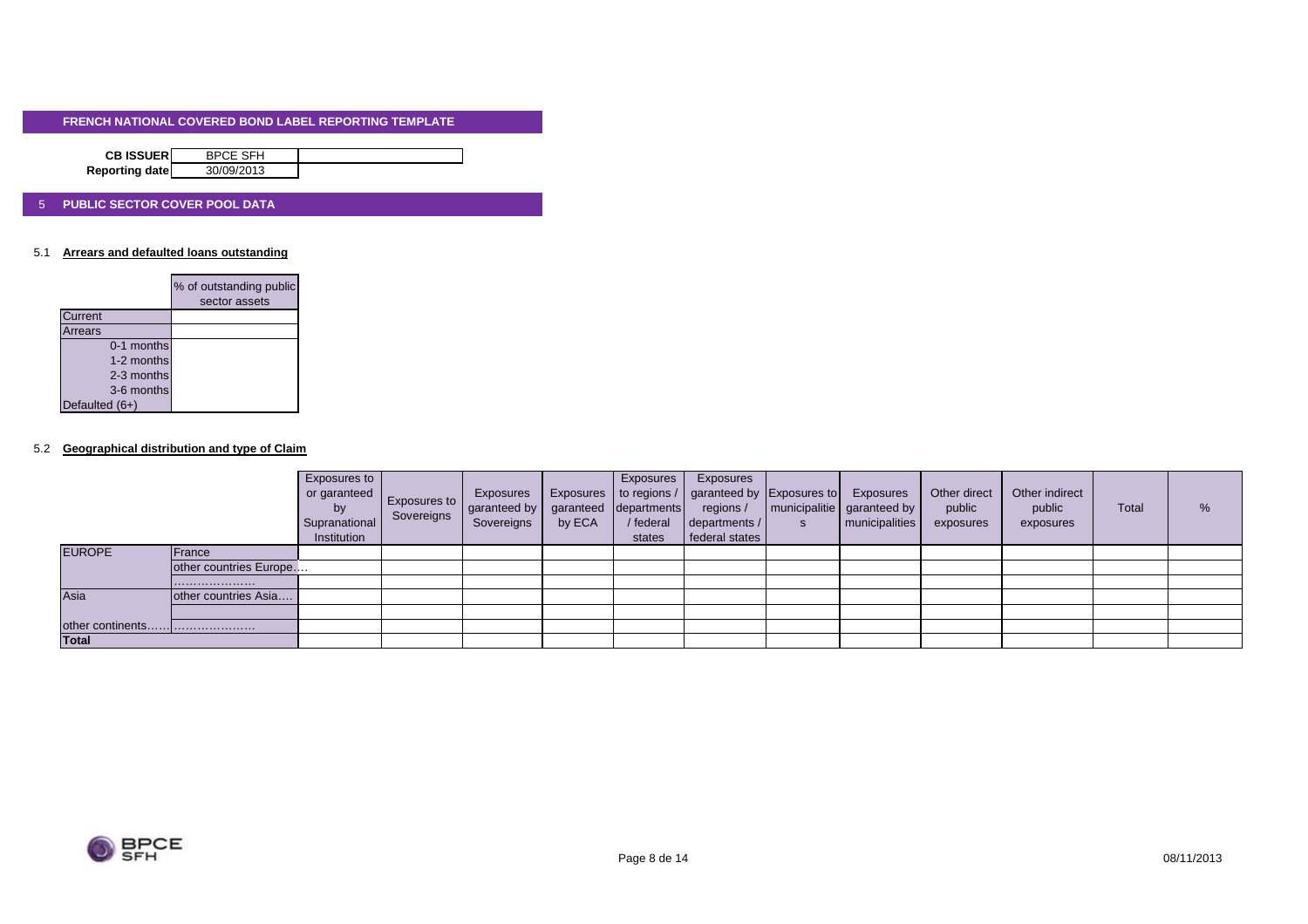#### 5.3 **Geographical distribution and nature of the underlying operation**

|                  |                 | Loans | <b>Securities</b> | <b>ABS</b> | Total |
|------------------|-----------------|-------|-------------------|------------|-------|
| <b>EUROPE</b>    | France          |       |                   |            |       |
|                  | other countries |       |                   |            |       |
|                  |                 |       |                   |            |       |
| Asia             |                 |       |                   |            |       |
|                  |                 |       |                   |            |       |
| other continents |                 |       |                   |            |       |
| Total            |                 |       |                   |            |       |

#### 5.4 **Regional exposures**

|                            | Outstanding |   |
|----------------------------|-------------|---|
|                            | balance     | % |
| <b>Alsace</b>              |             |   |
| Aquitaine                  |             |   |
| Auvergne                   |             |   |
| Basse-Normandie            |             |   |
| Bourgogne                  |             |   |
| <b>Bretagne</b>            |             |   |
| Centre                     |             |   |
| Champagne-Ardenne          |             |   |
| Corse                      |             |   |
| Franche-Comté              |             |   |
| Haute-Normandie            |             |   |
| Ile-de-France              |             |   |
| Languedoc-Roussillon       |             |   |
| Limousin                   |             |   |
| Lorraine                   |             |   |
| Midi-Pyrénées              |             |   |
| Nord-Pas-de-Calais         |             |   |
| Pays de la Loire           |             |   |
| Picardie                   |             |   |
| <b>Poitou-Charentes</b>    |             |   |
| Provence-Alpes-Côte d'Azur |             |   |
| Rhône-Alpes                |             |   |
| Dom-Tom                    |             |   |
| other                      |             |   |
|                            |             |   |
| Total                      |             |   |

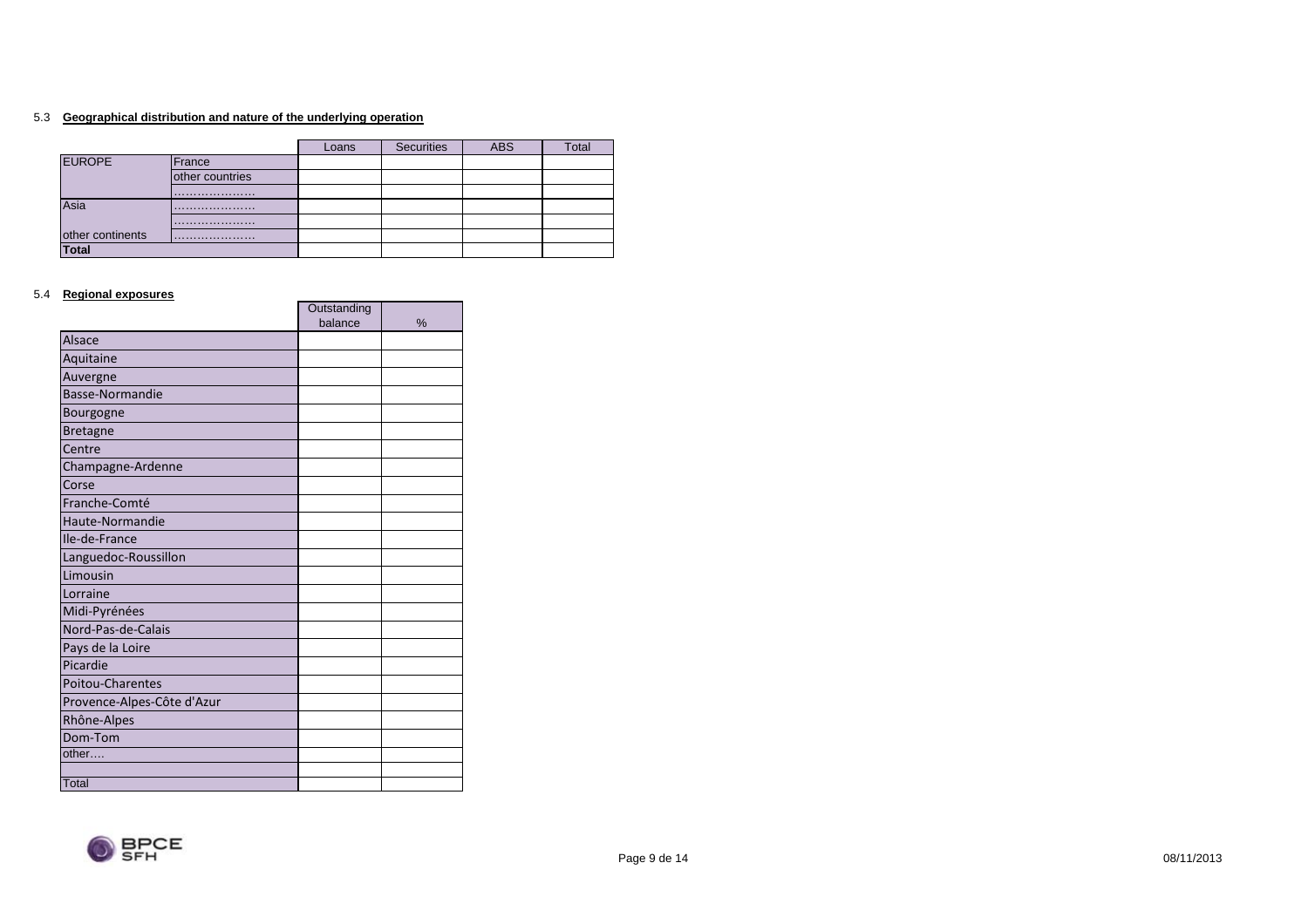#### 5.5 **Interest rate**

|                       | $\%$ |
|-----------------------|------|
| <b>Fixed for life</b> |      |
| Capped for life       |      |
| Floating              |      |
| <b>Mixed</b>          |      |
| Other                 |      |
| No data               |      |

#### 5.6 **Currency**

|            | $\%$ |
|------------|------|
| <b>EUR</b> |      |
| USD        |      |
| JPY        |      |
| Other      |      |

#### 5.7 **Principal amortisation**

|                       | $\frac{0}{6}$ |
|-----------------------|---------------|
| Amortising            |               |
| <b>Partial bullet</b> |               |
| <b>Bullet</b>         |               |
| Other                 |               |
| No data               |               |

#### 5.8 **Granularity and large exposures**

10 largest exposures (%)

| Number of exposures                      |  |
|------------------------------------------|--|
| Average outstanding balance $(\epsilon)$ |  |
|                                          |  |
| 5 largest exposures (%)                  |  |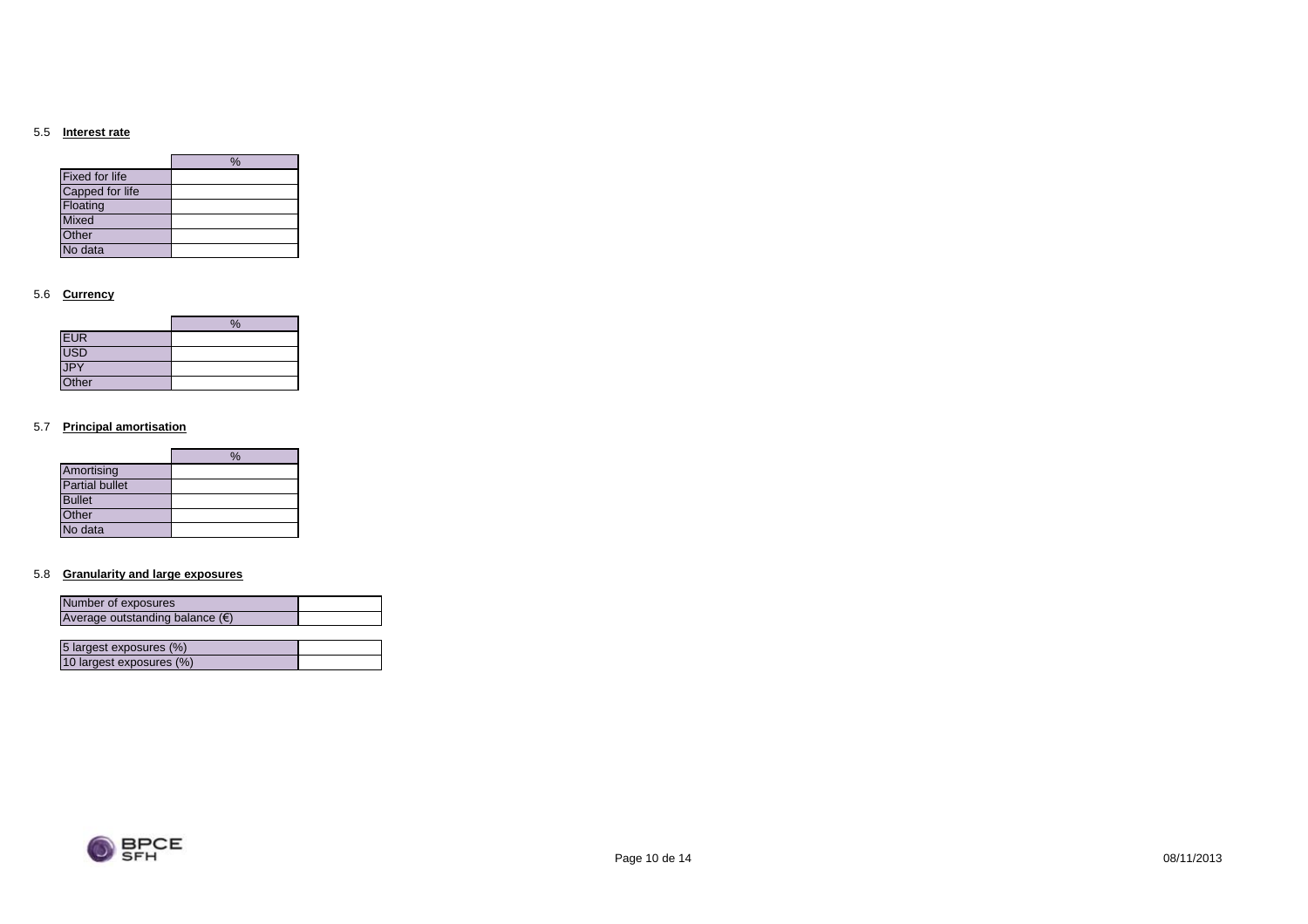#### 5.9 **Public sector ABS**

|             | Internal | External |
|-------------|----------|----------|
| Outstanding |          |          |

| <b>Internal ABS DETAILS</b> |             |                        |        |         |                          |                       |                   |                         |                          |               |  |
|-----------------------------|-------------|------------------------|--------|---------|--------------------------|-----------------------|-------------------|-------------------------|--------------------------|---------------|--|
| Name                        | <b>ISIN</b> | Outstanding<br>balance | Rating |         | Year of last<br>issuance | $\%$<br>subordination | % reserve<br>fund | % credit<br>enhancement | Main country<br>(assets) | Originator(s) |  |
|                             |             |                        | Fitch  | Moody's | S&P                      |                       |                   |                         |                          |               |  |
| ABS <sub>1</sub>            |             |                        |        |         |                          |                       |                   |                         |                          |               |  |
| ABS <sub>2</sub>            |             |                        |        |         |                          |                       |                   |                         |                          |               |  |
| ABS <sub>3</sub>            |             |                        |        |         |                          |                       |                   |                         |                          |               |  |
| etc                         |             |                        |        |         |                          |                       |                   |                         |                          |               |  |

| <b>External ABS DETAILS</b> |             |                        |              |         |     |                          |                                          |  |
|-----------------------------|-------------|------------------------|--------------|---------|-----|--------------------------|------------------------------------------|--|
| Name                        | <b>ISIN</b> | Outstanding<br>balance | Rating       |         |     | Year of last<br>issuance | Main country   Originator(s)<br>(assets) |  |
|                             |             |                        | <b>Fitch</b> | Moody's | S&P |                          |                                          |  |
| ABS <sub>1</sub>            |             |                        |              |         |     |                          |                                          |  |
| ABS <sub>2</sub>            |             |                        |              |         |     |                          |                                          |  |
| ABS <sub>3</sub>            |             |                        |              |         |     |                          |                                          |  |
| etc                         |             |                        |              |         |     |                          |                                          |  |

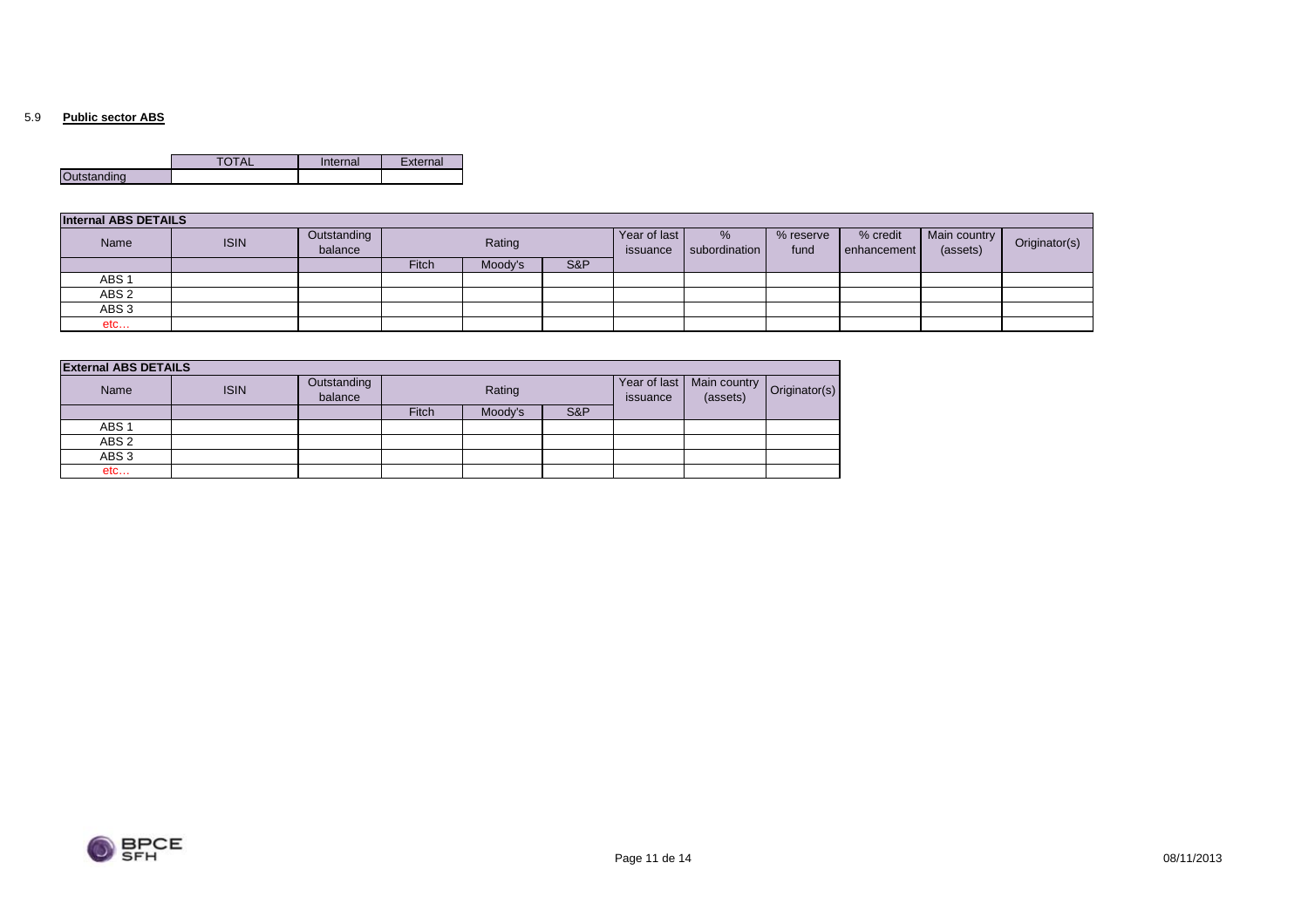|                           | <b>CB ISSUER</b>   BPCE SFH |  |
|---------------------------|-----------------------------|--|
| Reporting date 30/09/2013 |                             |  |

### 6 **COVERED BONDS**

### 6.1 **Outstanding covered bonds**

|                           | 30/09/2013 | 31/12/2012 | 31/12/2011 | 31/12/2010 |  |  |  |  |
|---------------------------|------------|------------|------------|------------|--|--|--|--|
| Public placement          | 14700      | 13 075     | 6 600      |            |  |  |  |  |
| Private placement         | 1 1 2 9    | 560        | 28         |            |  |  |  |  |
| <b>Sum</b>                | 15829      | 13 635     | 6628       |            |  |  |  |  |
|                           |            |            |            |            |  |  |  |  |
| Denominated in $\epsilon$ | 15 8 29    | 13 635     | 6628       |            |  |  |  |  |
| Denominated in USD        |            | 0          |            |            |  |  |  |  |
| Denominated in CHF        |            |            | O          |            |  |  |  |  |
| Denominated in JPY        | 0          | 0          | 0          |            |  |  |  |  |
| Denominated in GBP        |            | O          | O          |            |  |  |  |  |
| Other                     |            |            |            |            |  |  |  |  |
| <b>Sum</b>                | 15829      | 13 635     | 6628       |            |  |  |  |  |
|                           |            |            |            |            |  |  |  |  |
| Fixed coupon              | 15 538     | 13 4 8 2   | 6628       |            |  |  |  |  |
| Floating coupon           | 292        | 154        | O          |            |  |  |  |  |
| Other                     |            | O          | O          |            |  |  |  |  |
| <b>Sum</b>                | 15829      | 13 635     | 6628       | 0          |  |  |  |  |

### 6.2 **Issuance**

| Public placement          | 1 6 2 5 | 6475    | 6 600    |  |
|---------------------------|---------|---------|----------|--|
| Private placement         | 569     | 533     | 28       |  |
| Sum                       | 2 1 9 4 | 7 008   | 6628     |  |
|                           |         |         |          |  |
| Denominated in $\epsilon$ | 2 1 9 4 | 7 0 0 8 | 6628     |  |
| Denominated in USD        |         |         | 0        |  |
| Denominated in CHF        | 0       |         | 0        |  |
| Denominated in JPY        | 0       |         | 0        |  |
| Denominated in GBP        | 0       |         | $\Omega$ |  |
| Other                     |         |         |          |  |
| Sum                       | 2 1 9 4 | 7008    | 6628     |  |
|                           |         |         |          |  |
| <b>Fixed coupon</b>       | 2 0 5 6 | 6854    | 6628     |  |
| Floating coupon           | 138     | 154     | 0        |  |
| Other                     | 0       | 0       | O        |  |
| Sum                       | 2 1 9 4 | 7008    | 6628     |  |

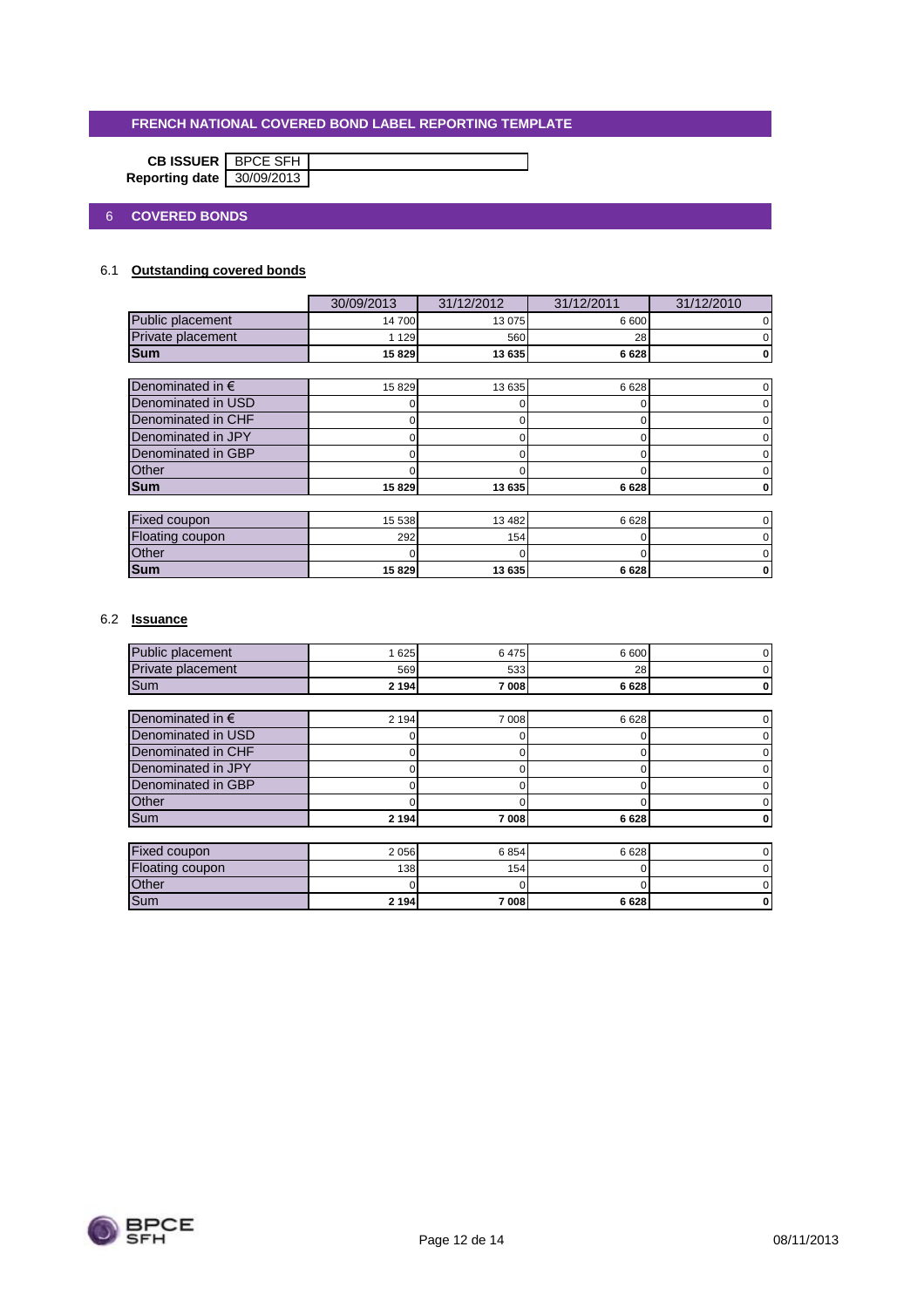#### **unless detailed otherwise**

all amounts in EUR millions (without decimals) percentages (%) with 2 decimals time periods in months (with 1 decimal)

**Group level information, senior unsecured ratings and covered bond issuer overview**

1.2 Ratings of the parent company of the group in which the CB issuer is consolidated.

#### 1.3 **Covered bond issuer ratings**

The rating agencies' methodologies ususally take the senior unsecured rating of a covered bond issuer's parent company as a starting point for their assessment of the credit risk of covered bonds. However, instead of refering to the parent company rating, some rating agencies may issue a "covered bond issuer rating" which is an assessment of the credit quality of a CB issuer's credit quality on an unsecured basis. Generally, a "covered bond issuer rating" is the same as the senior unsecured rating of the CB issuer's parent company although it may be different in some specific cases. If no "CB issuer rating" has been granted to the CB issuer, "NA" should be indicated.

#### 2.1 **Covered bond issuer**

#### 2.2 **Covered bonds and cover pool**

#### Guaranteed loans or mortgage promissory notes :

If the eligible assets are transfered into the cover pool using guaranteed loans (i.e. collateral directive framework) or mortgage promissory notes, the outstanding amount of the eligible assets pledged as collateral of the notes or loans should be indicated instead of the amount of the guaranteed loans.

#### Asset backed securities :

If eligible asset backed securities are included in the cover pool, the explanations to the reporting should specify whether the information is provided using a look through approach (i.e. underlying assets) or if the outstanding amount of ABS securities held is indicated.

#### "Of which assets eligible to CB refinancing" :

The outstanding amount of eligible assets including replacement assets shall be filled in. The eligible amounts only take into account assets which fulfill the legal eligibility criteria to the cover pool. For residential loans, the eligible amounts are limited to 80% of the value of the pledged property for mortgage loans or of the financed property for guaranteed loans. The legal coverage ratio's weightings of eligible assets are not taken into account in this calculation (e.g. a loan guaranteed by an eligible guarantor with an LTV level below the 80% / 60% cap is entered for 100% of its outstanding amount regardless of the guarantor's rating).

#### 2.3 **Overcollateralisation ratios**

Each issuer shall explain calculation methodology for each OC ratio :

- formulas

- all amounts shall be indicated after taking into account the cover pool's interest rate or currency swaps. - accrued interest included or excluded ?

The legislation requires that the calculation of the legal coverage ratio be audited semi-annually within a period of three months following the calculation date. As a consequence, the current ratio is provisionnal / unaudited when the report is published. The last audited ratio is provided as an additional information.

Rating agencies : Minimum OC Issuers shall disclose the highest minimum OC requirement.

#### 3 **ALM**

#### Contractual maturities :

Contractual maturities are calculated assuming a zero prepayment scenario on the cover pool assets. For pass through ABS, this assumption is applied to the underlying assets to determine the contractual maturity of the ABS (i.e. contractual maturity is not calculated according to the legal final maturity of the securities).

#### Expected maturities :

The assumptions underlying the calculation of the expected WAL and expected maturity breakdown shall be disclosed for each element of the cover pool including substitute assets. Some information should be provided to explain the prepayment assumptions on assets and liabilities. For substitute assets, it should be explained if these assumptions include asset sales or repo.

#### 3.5 **Liquid assets**

#### **Outstanding**

**The nominal value of liquid assets shall be reported.** 

#### Liquidity support

Provide details on the nature of liquidity support.

#### 3.6 **Substitution assets**

Details of the information provided shall be given in the case of split ratings.